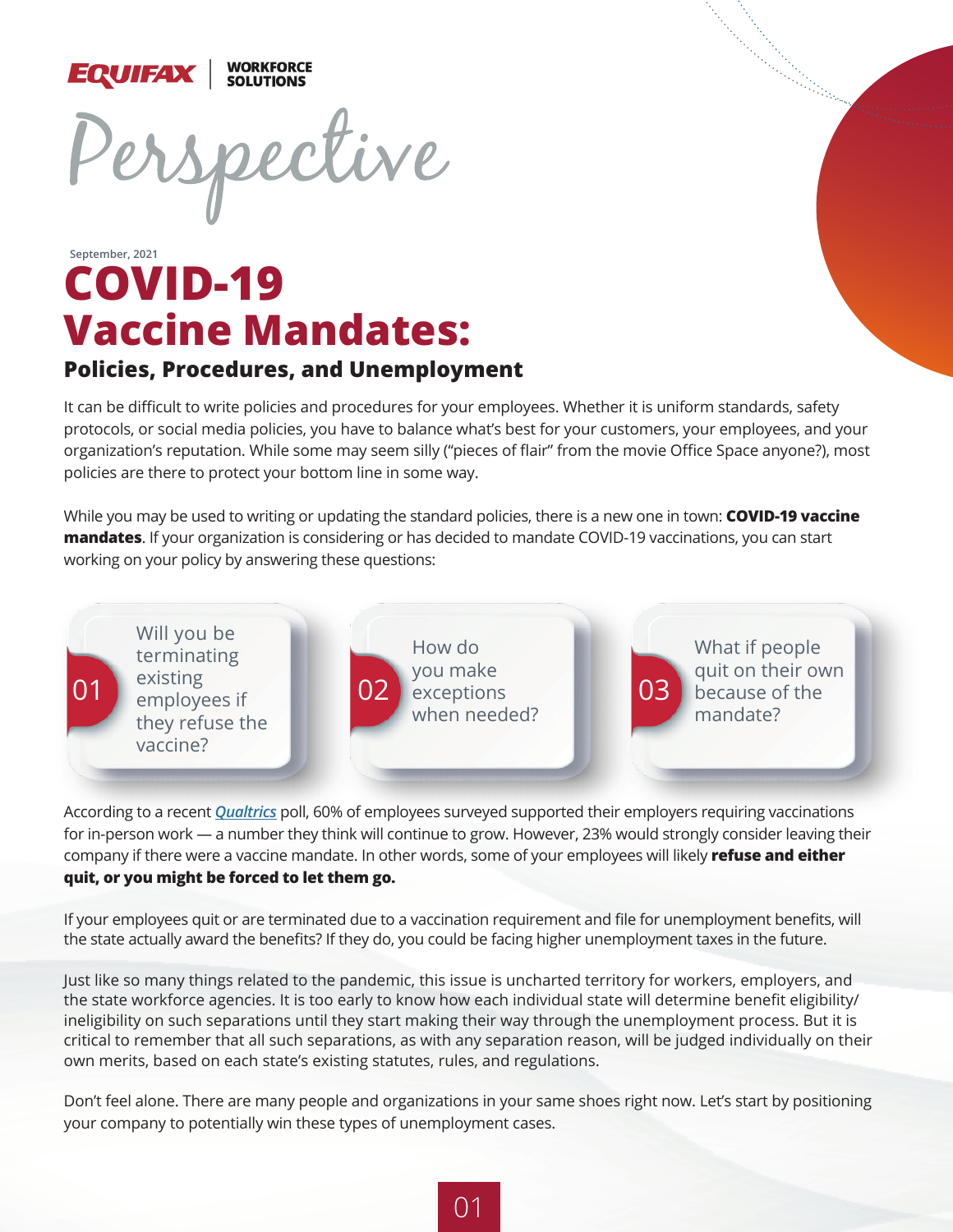

#### **BEFORE SEPARATION - STARTING NOW**

Plan for success. Before communicating any type of policy, rule, or mandate, give careful consideration to all of the following:



**Understand Your Employer Rights** - As an employer, you may be within your rights as a company to establish policies around the vaccine, especially if you are in an industry such as healthcare, senior living, education, etc. where the risk of transmission may be high. And now with the federal government mandate being proposed, more employers are moving in this direction.



**Create a Policy** - Establish a policy that is very clear and communicated to the entire organization. The consequences of non-compliance should be laid out just as any other policy like attendance or the code of conduct.





**Develop a Communication Plan** - Create a consistent, transparent communication plan and be available to listen to any concerns. Communication should go through multiple delivery channels such as emails, town halls, and your Intranet. If needed or as may be required, make sure information is available in multiple languages.

**Give Advanced Notice** - Early notification and providing employees with ample time to complete their vaccination will also show your willingness to help them understand the requirements and your reasons for it.

**Get Acknowledgement** - You should make sure all of your employees acknowledge and sign they have read and understand your vaccine policy.

**Offer Incentives** - Encourage vaccinations by offering time off, financial incentives, or even hosting vaccination events to demonstrate that you are trying to take away barriers related to availability.

**Be Consistent** - Enforce the policy consistently throughout the organization, this is key!

**Create a Tracking System** - If you are making your requirement dependent on state or local municipality mandates, establish a tracking system and have very clear documentation and proof of how you are enforcing these requirements at any given time.



**Manage Vaccine Exemptions** - Ensure your policy accounts for:

- Federal anti-discrimination laws as laid out by the Equal Employment Opportunity Commission (EEOC) in their *[COVID-19 guidance](https://www.eeoc.gov/wysk/what-you-should-know-about-covid-19-and-ada-rehabilitation-act-and-other-eeo-laws)***.**
- Religious and Medical Exemption requests: Review these *[resources](https://www.shrm.org/resourcesandtools/tools-and-samples/exreq/pages/details.aspx?erid=1672)* from SHRM to help you navigate the complexity of exemptions. Here is a sample *[Request for Accommodation](https://www.shrm.org/resourcesandtools/tools-and-samples/hr-forms/pages/request-for-accommodation-medical-exemption-from-vaccination-covid19-coronavirus.aspx)* you can provide to applicable employees.